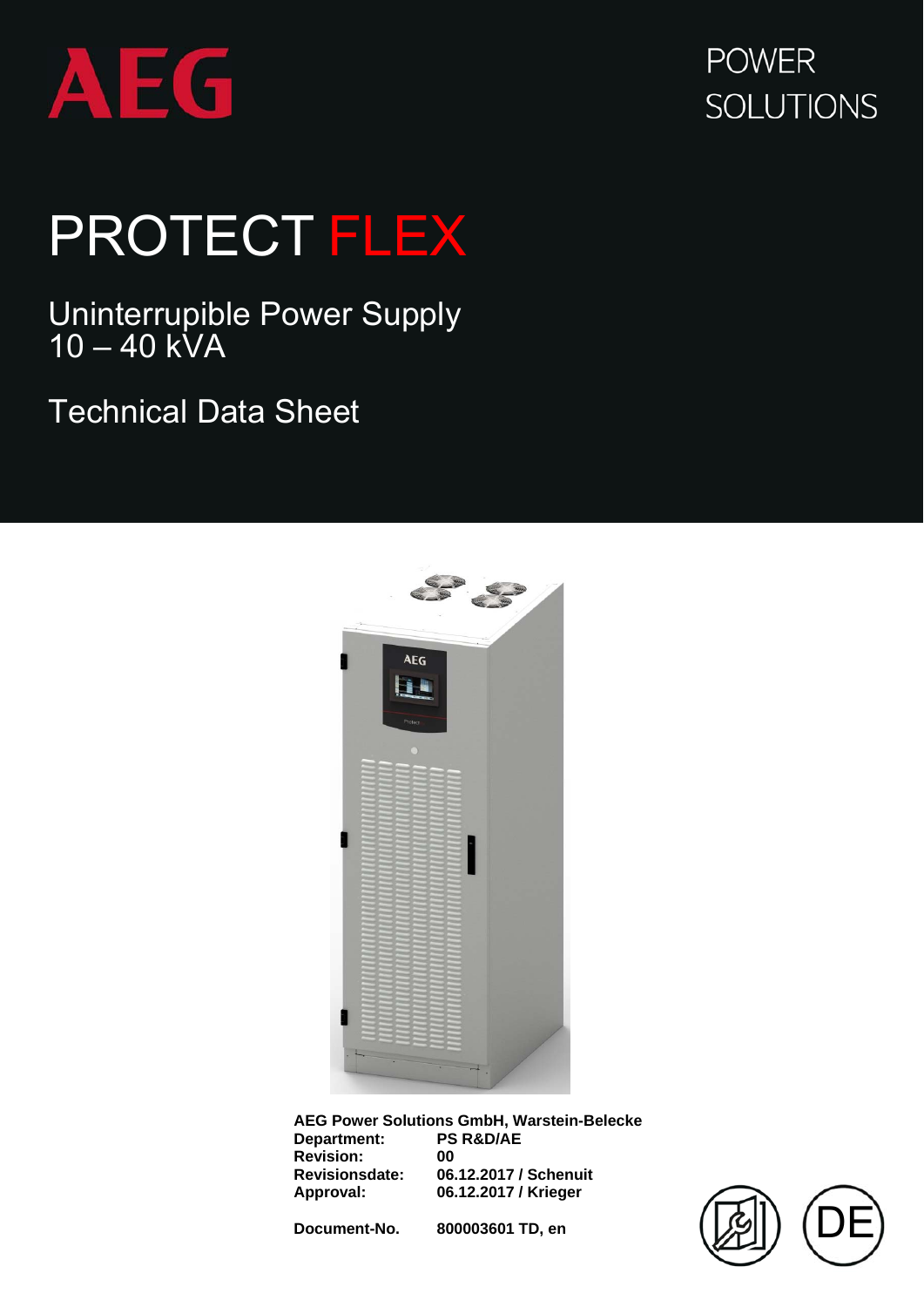| <b>Model</b>                                                     | <b>Protect FLEX</b>                                       |                  |     |  |  |
|------------------------------------------------------------------|-----------------------------------------------------------|------------------|-----|--|--|
| <b>Type rating (kVA)</b>                                         | 20                                                        | 30               | 40  |  |  |
| <b>Applicable standards</b>                                      |                                                           |                  |     |  |  |
| General and safety requirements for UPS                          |                                                           | IEC / EN 62040-1 |     |  |  |
| Electromagnetic compatibility (EMC)                              | IEC / EN 62040-2                                          |                  |     |  |  |
| Performance and test requirements                                | IEC / EN 62040-3                                          |                  |     |  |  |
| <b>Environmental characteristics</b>                             |                                                           |                  |     |  |  |
| Sound power level at 1 metre (dB)                                | 62                                                        | 64               | 66  |  |  |
| Max. altitude (m)                                                | 1000,<br>up to 2000 m, load reduced by 1% per 100 m       |                  |     |  |  |
| Relative air humidity (%)                                        | 0 to 95, non-condensing                                   |                  |     |  |  |
| Operating temperature (°C)                                       | 0 to 40 (for UPS only),<br>20°C recommended for batteries |                  |     |  |  |
| UPS storage temperature (°C)                                     |                                                           | $-20$ to $+70$   |     |  |  |
| <b>Mechanical characteristics</b>                                |                                                           |                  |     |  |  |
| Dimensions $W \times D \times H$ (mm)                            | 600 x 800 x 1800                                          |                  |     |  |  |
| Weight<br>(cabinet without power modules in kg)                  | 165                                                       | 165              | 172 |  |  |
| Colour                                                           | <b>RAL 7035</b>                                           |                  |     |  |  |
| IEC 60529 degree of protection<br>(Standard)                     | <b>IP20</b>                                               |                  |     |  |  |
| Terminal strip X1: bolt connection                               | U, V, W, N, PE : 16-70mm <sup>2</sup>                     |                  |     |  |  |
| Terminal strip X2: bolt connection                               | $L+$ , N, L-: 16-70mm <sup>2</sup>                        |                  |     |  |  |
| Terminal strip X3: bolt connection                               | U, V, W, N: 16-70mm <sup>2</sup>                          |                  |     |  |  |
| Terminal strip X4: bolt connection                               | U, V, W: 16-70mm <sup>2</sup>                             |                  |     |  |  |
| At dry contact board, terminals $J2 - J10$ ,<br>screw connection | 1, 2 or 1-3 plugs : 1.5mm <sup>2</sup>                    |                  |     |  |  |
| <b>Module characteristics</b>                                    |                                                           |                  |     |  |  |
| Nominal output (kVA)                                             | 10/15                                                     |                  |     |  |  |
| Dimensions $W \times D \times H$ (mm)                            | 436 x 590 x 85                                            |                  |     |  |  |
| Weight (kg)                                                      | 15.3 / 15.5                                               |                  |     |  |  |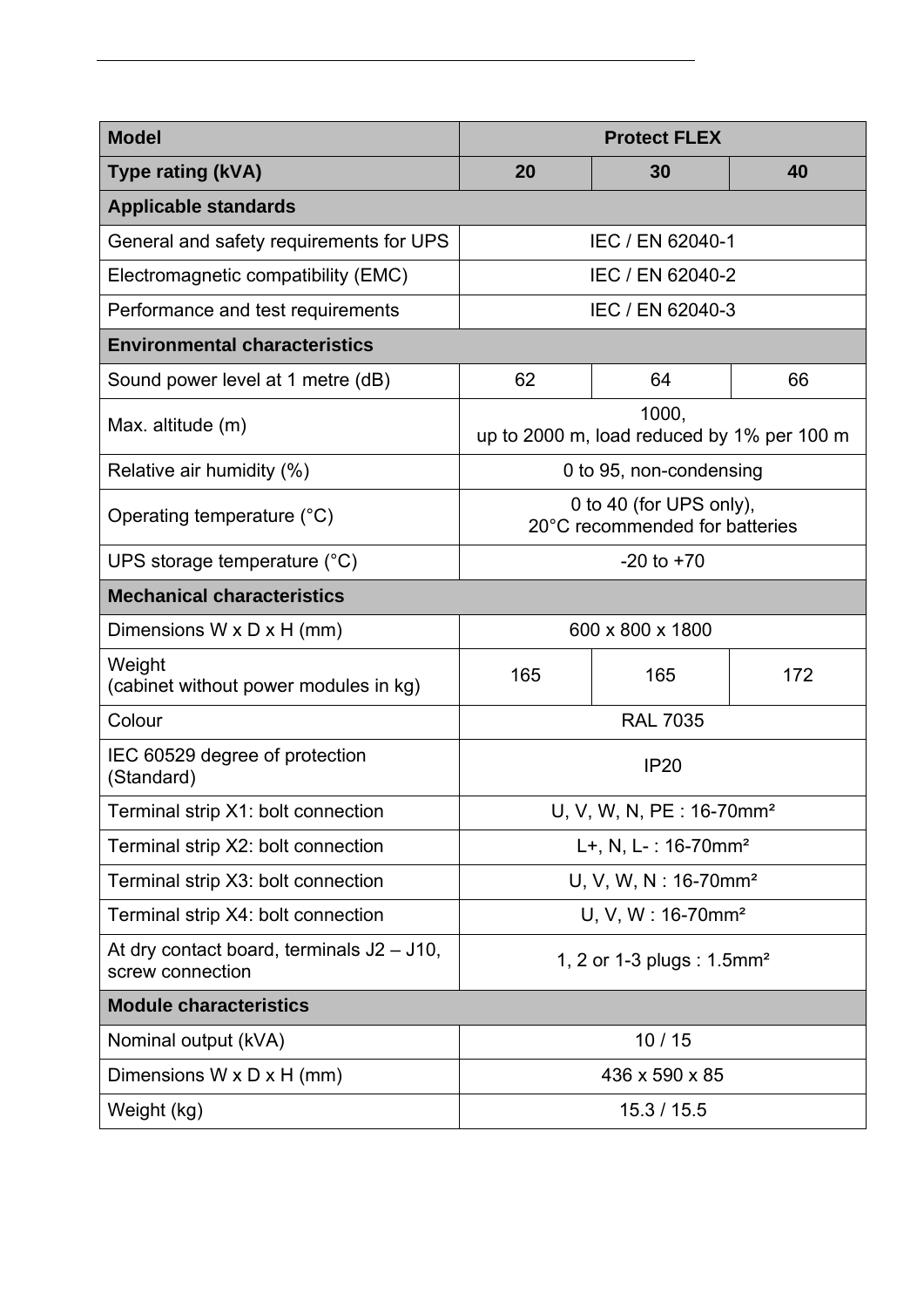

| <b>Electrical characteristics (Input Rectifier)</b>            | 3 phases + neutral + earth                                                           |  |  |  |  |
|----------------------------------------------------------------|--------------------------------------------------------------------------------------|--|--|--|--|
| AC nominal input voltage (V AC)                                | 380 / 400 / 415                                                                      |  |  |  |  |
| Frequency (Hz)                                                 | 50 / 60                                                                              |  |  |  |  |
| Input voltage range (V AC)                                     | $-40\%$ to $+25\%$                                                                   |  |  |  |  |
| Input frequency range (Hz)                                     | 40 to 70                                                                             |  |  |  |  |
| Input power factor                                             | 0.99                                                                                 |  |  |  |  |
| THDi $(%)$                                                     | $<$ 4                                                                                |  |  |  |  |
| <b>Electrical characteristics (Intermediate DC Link)</b>       |                                                                                      |  |  |  |  |
| Battery voltage (V DC)                                         | $\pm 240$ , one end in range: 198 V to 288 V                                         |  |  |  |  |
| Number of lead batteries (12 V/block)                          | 40<br>can be adjusted between 36 and 44 blocks                                       |  |  |  |  |
| Trickle charge voltage (V/cell VRLA)                           | 2.25<br>(selectable: $2.2$ to $2.35$ )                                               |  |  |  |  |
| Temperature compensation (mV/°C)                               | $-3.0$<br>(selectable: 0 to -5.0, or inhibit)                                        |  |  |  |  |
| Ripple voltage (%)                                             | $<$ 1                                                                                |  |  |  |  |
| Current ripple (%)                                             | $<$ 5                                                                                |  |  |  |  |
| Final discharge voltage (V/cell VRLA)                          | 1.65<br>(selectable: 1.6 to 1.75) at 0.6C discharge<br>current                       |  |  |  |  |
|                                                                | 1.75<br>(selectable: 1.65 to 1.8) at 0.15C discharge<br>current                      |  |  |  |  |
| Battery charge (V/cell)                                        | 2.4<br>(selectable: $2.3$ to $2.45$ )                                                |  |  |  |  |
| Battery charging power                                         | 10% x UPS power<br>(selectable: 0 to 20% x UPS power)                                |  |  |  |  |
| Caution! The number of battery blocks is set to 40 by default. | If there are a different number of battery blocks, make sure that the actual and set |  |  |  |  |

**number of battery blocks are the same. If they are not, this will result in damage to the battery.**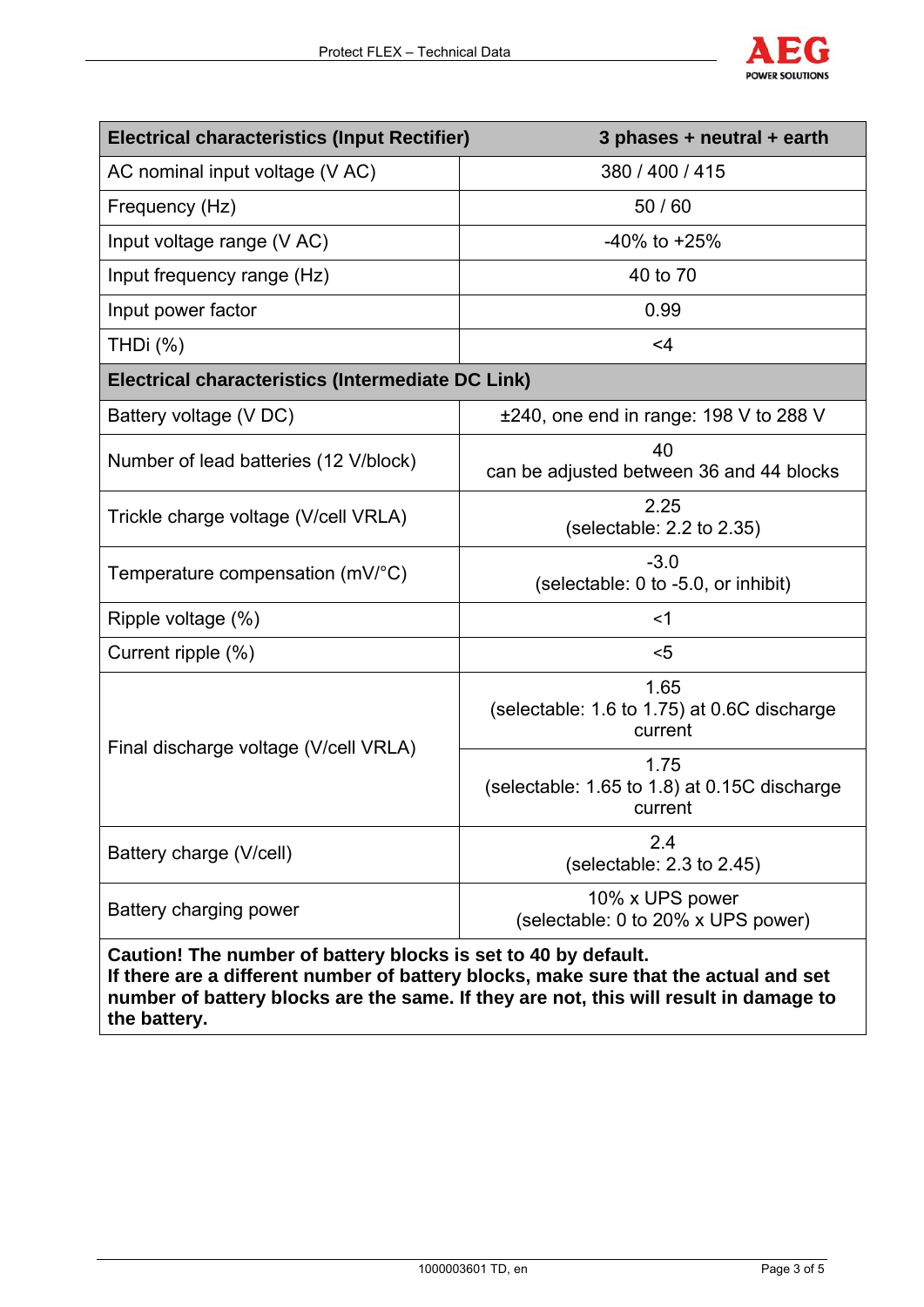

| <b>Electrical characteristics (Inverter Output)</b>                |                                                                                               |                                                                                   |                                                                              |  |  |  |
|--------------------------------------------------------------------|-----------------------------------------------------------------------------------------------|-----------------------------------------------------------------------------------|------------------------------------------------------------------------------|--|--|--|
| Nominal output (kVA)                                               | 10 to 40                                                                                      |                                                                                   |                                                                              |  |  |  |
| AC nominal voltage (V AC)                                          | 380 / 400 / 415                                                                               |                                                                                   |                                                                              |  |  |  |
| Stationary voltage stability (%)                                   | ±1 % with even load distribution<br>±1.5 % with 100 % uneven load distribution                |                                                                                   |                                                                              |  |  |  |
| Frequency (Hz)                                                     | 50/60                                                                                         |                                                                                   |                                                                              |  |  |  |
| Frequency regulation (Hz)                                          | $50/60$ (±0.1%)                                                                               |                                                                                   |                                                                              |  |  |  |
| Overload capacity (%)                                              | 110 % load, 60 min<br>125 % load, 10 min<br><150 % load, 1 min<br>>150 % load, 200 ms         |                                                                                   |                                                                              |  |  |  |
| Fault current (%)                                                  | 300 % short circuit current for 200 ms                                                        |                                                                                   |                                                                              |  |  |  |
| Current carrying capacity of neutral<br>conductor                  | 170 % of In                                                                                   |                                                                                   |                                                                              |  |  |  |
| Output power factor                                                | 0.9<br>for capacitive or inductive load                                                       |                                                                                   |                                                                              |  |  |  |
| Synchronisation range (Hz)                                         | Adjustable, $\pm 1$ to $\pm 5$ , default: $\pm 2$                                             |                                                                                   |                                                                              |  |  |  |
| Synchronisation speed (Hz/s)                                       | Adjustable, 0.1 to 5, default: 1                                                              |                                                                                   |                                                                              |  |  |  |
| Output voltage THDu                                                | <1 % linear load<br><5.5 % non-linear load<br>with load fluctuation $0\%$ - 100 $\%$ - 0 $\%$ |                                                                                   |                                                                              |  |  |  |
| Electrical characteristics (Bypass Mains Input) 3 phases + neutral |                                                                                               |                                                                                   |                                                                              |  |  |  |
| <b>Type rating (kVA)</b>                                           | 20                                                                                            | 30                                                                                | 40                                                                           |  |  |  |
| AC nominal voltage (V AC)                                          | 380 / 400 / 415                                                                               |                                                                                   |                                                                              |  |  |  |
| AC nominal current (A)                                             | 30 @ 380 V<br>29 @ 400 V<br>28 @ 415 V                                                        | @ 380 V<br>45<br>@ 400 V<br>43<br>@ 415 V<br>42                                   | 60.6 @ 380 V<br>58 @ 400 V<br>55.5 @ 415 V                                   |  |  |  |
| Overload capacity (%)                                              | <125 long-term<br><130 for 10 min<br>$<$ 150 for 1 min<br>>150 for 300 ms                     | <110 long-term<br>$<$ 130 for<br>5 min<br>$<$ 150 for<br>1 min<br>>150 for 300 ms | <125 long-term<br><130 for 10 min<br>$<$ 150 for<br>1 min<br>>150 for 300 ms |  |  |  |
| Nominal current of the neutral conductor<br>(A)                    | $1.7 \times \ln$                                                                              |                                                                                   |                                                                              |  |  |  |
| Rated frequency (Hz)                                               | 50/60                                                                                         |                                                                                   |                                                                              |  |  |  |
| Switching time (bypass and inverter) (ms)                          | Synchronised switching: ≤1 ms                                                                 |                                                                                   |                                                                              |  |  |  |
| Bypass voltage range (%) limit                                     | default: +15<br>Upper: +10, +15, +20, +25                                                     |                                                                                   |                                                                              |  |  |  |
|                                                                    | Lower: -10, -15, -20, -30, -40 default: -20                                                   |                                                                                   |                                                                              |  |  |  |